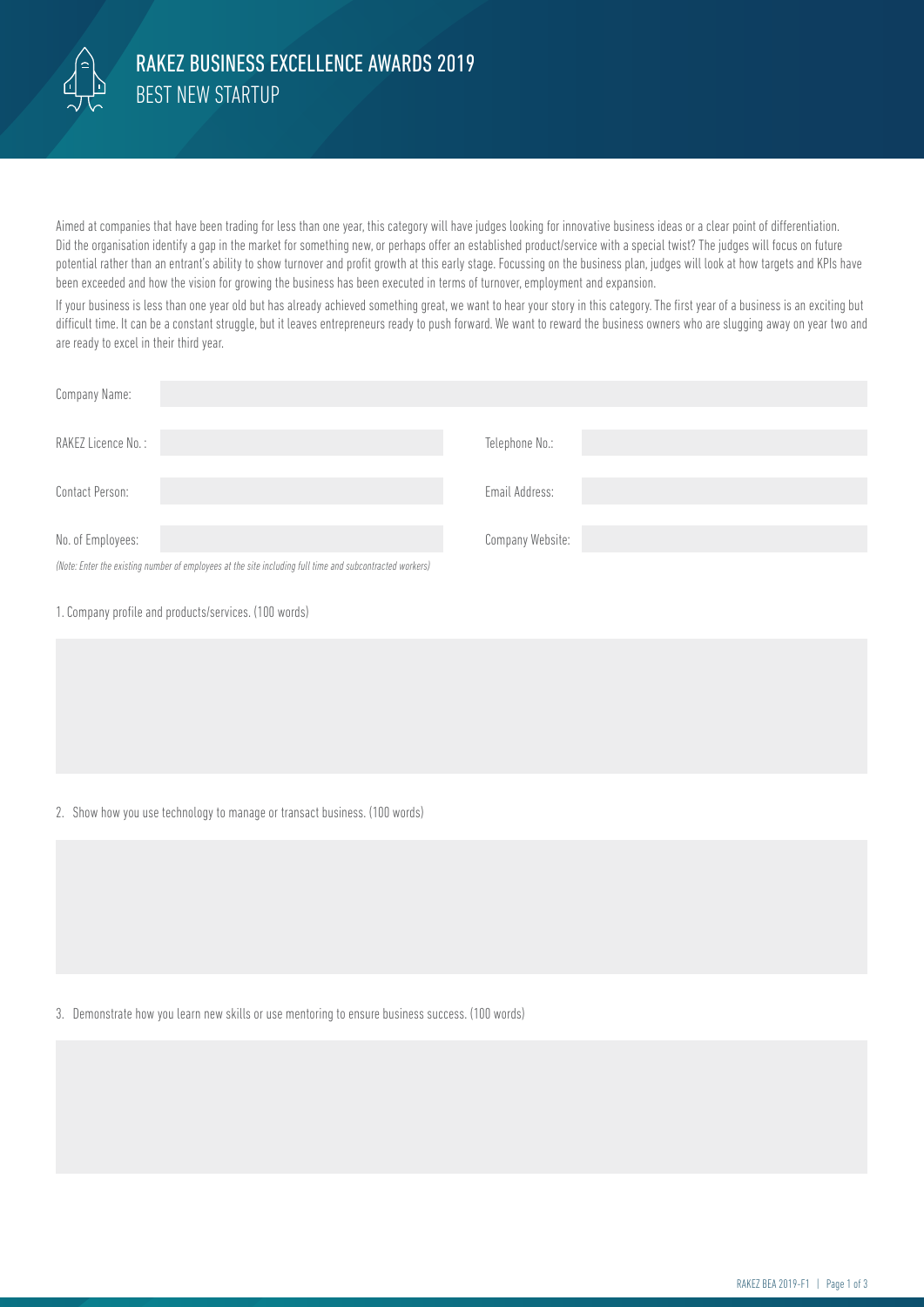

4. Show how you have developed a sustainable business that has the capacity to grow and employ others. This is key information for the judges to see how your business is developing. (400 words)

5. Show how you have used networking effectively to generate business. (100 words)